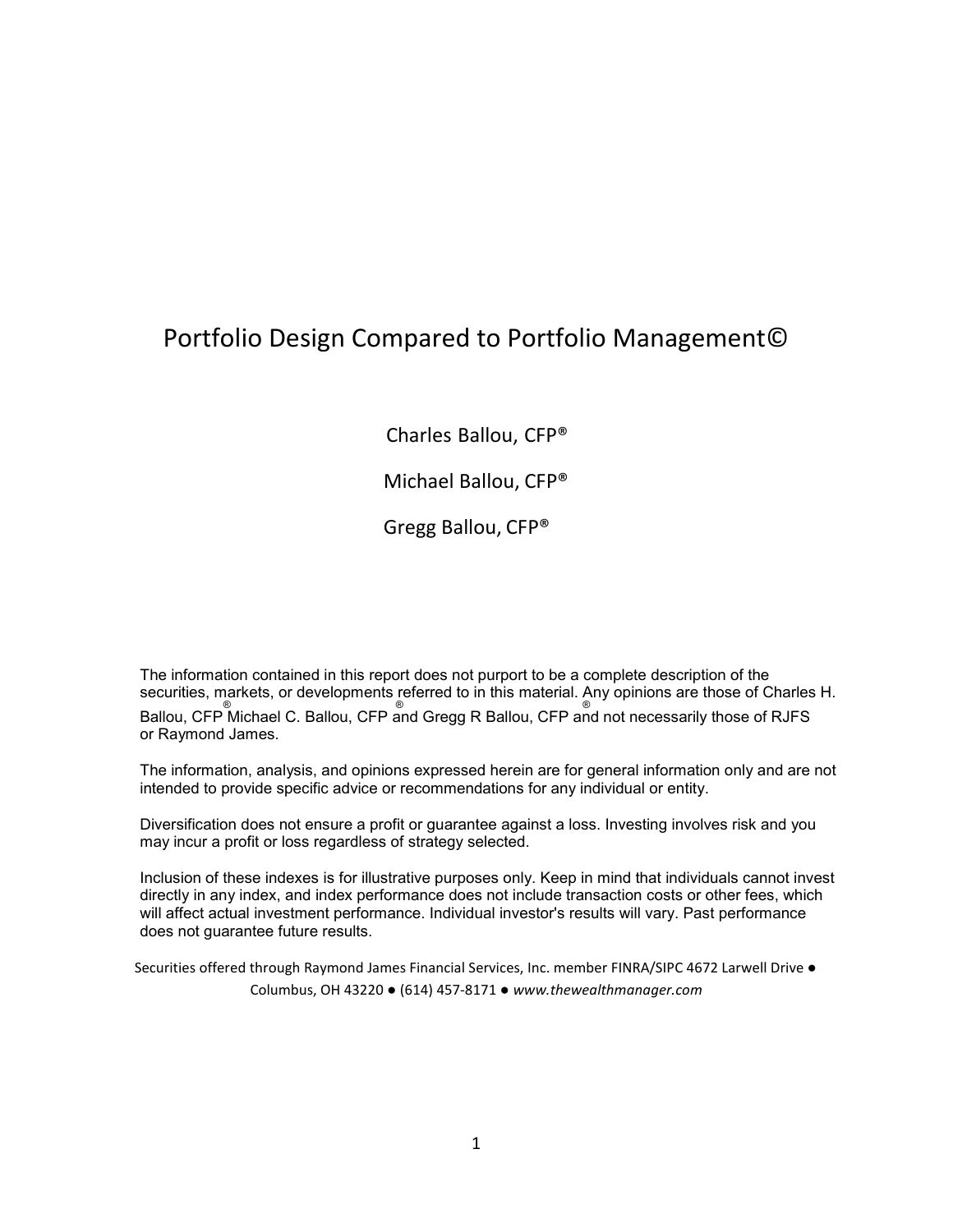The financial services industry markets, sells and promotes investment and portfolio management services and products that generate those results and track records. Quite often what is missing in the conversation and education of the client is the topic and process of portfolio design. **Our experience and analysis indicates that portfolio design is equally important to portfolio management and in certain types of environments and client circumstances can be more important**.

The focus of the majority of portfolio managers and thus portfolio management is the generation of returns for said portfolio. Compensation and Industry stature is a function of beating or exceeding industry benchmarks and peers. While we agree that we want the preeminent portfolio managers we also realize that there is more to this process than choosing the best track record.

Financial industry benchmarks can be typically quite volatile. If the objective of portfolio managers is to beat a benchmark then what we further observe is that their results can be and are usually quite volatile. As a point of reference the Standard & Poor's 500 Stock Index experienced a decline of 49% from March 24, 2000 and October 9, 2002 and then experienced a 57% decline between October 9, 2007 and March 9, 2009. The magnitudes of such declines required a 100% increase and a 137% increase to get back to even from the start of the decline. While the declines were recovered it took four years to do so. This is not a risk profile that makes sense for many investors, especially those who are using the portfolio to support a standard of living.

The conventional wisdom for risk management is to add asset allocation and diversification to the investment mix. Asset allocation is essentially the inclusion of multiple asset classes (cash, notes, bonds, stocks, real estate, and tangibles) into the portfolio mix. This spreads out the risk amongst the different asset classes and normally reduces the volatility of the investment portfolio. There is a whole body of mathematical study that supports this concept and it seems to work most of the time. The operative consideration is; most of the time.

The deficiency in this application is asset allocation by itself does not consider or account for the reality that different asset classes can and will go through extended periods (cycles) of below and above average rates of return and risk. The mathematical analysis of the investment industry is mostly based on the use of average rates of return and risk. Our observation and study indicates there is no such thing as average. There are mostly periods of above and below average. Average is just a mathematical exercise which can mistakenly lead investors to an erroneous conclusion. Effectual analysis looks into the numbers to understand the factors and influences take place to create the above and below average cycles.

The observation that asset classes have cycles of above and below average can last a decade or more should be visibly apparent to anyone who studies or analyzes such cycles, especially the one starting in 2000. Periods such as 1950-1966, 1966-1982, and 1982-1998 also illustrates the same characteristics for those who care to observe and analyze such cycles. In the mid 1980's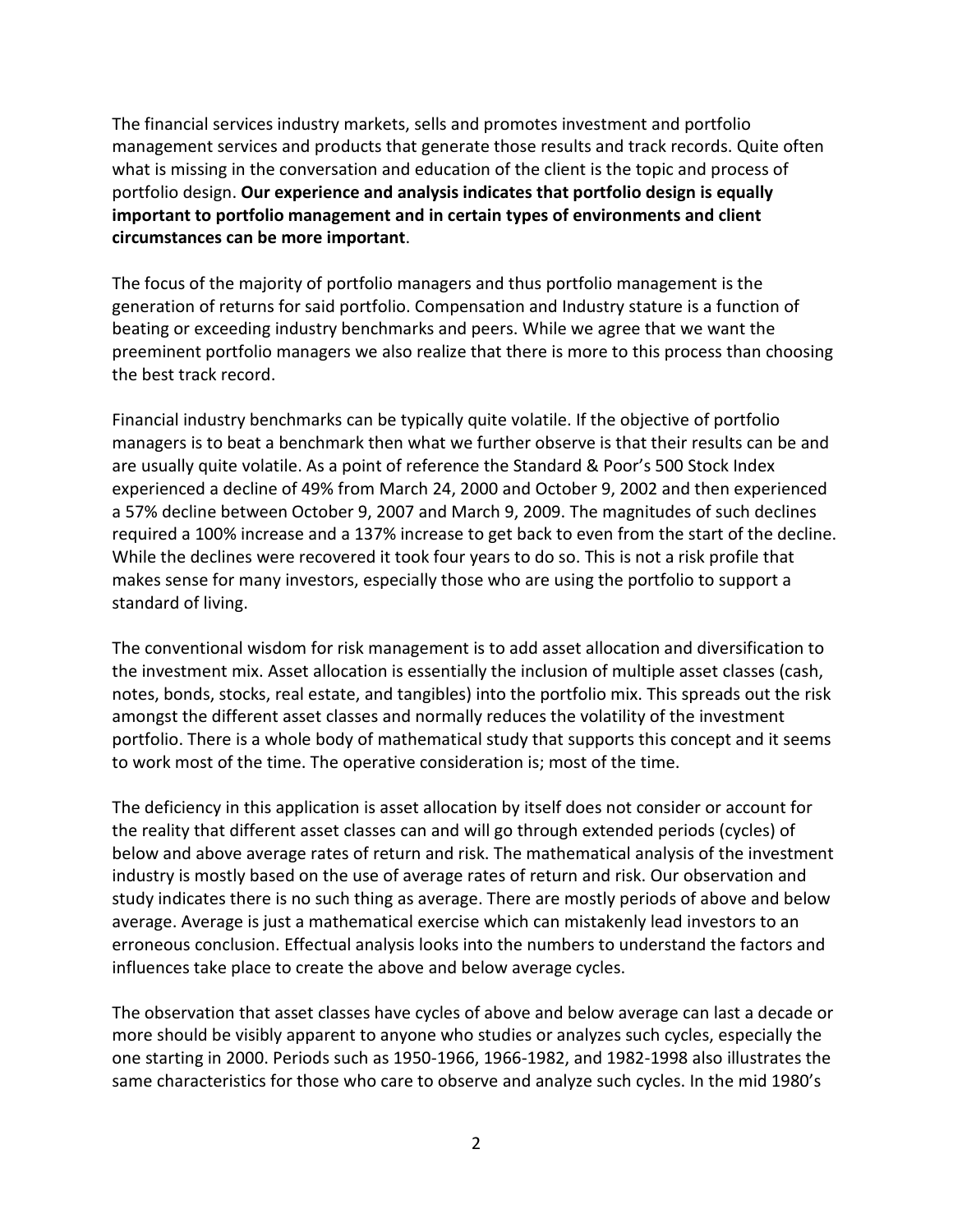we recognized this phenomenon and have been expounding on "**[investment seasons](https://www.raymondjames.com/theballoufamilyoffice/resources/our-blog/2019/08/17/Investment-Seasons)**" ever since.

An additional consideration is to understand that correlations break down during periods of severe market stress. Without getting deeply into a discussion about statistics, the idea of noncorrelated assets is that they can move in opposite or non-correlated directions under different environments and circumstances. That is the conventional wisdom and what we normally expect and is embedded in investment theory. What we have found is that during periods of extreme market stress such as 2008 almost all asset classes declined sharply as sellers overwhelmed the markets and rushed to cash as fear dominated the marketplace. Diversification did not work during this phase as typically non-correlated asset classes moved down in price simultaneously.

The next set of factors to consider in the portfolio design process is the inclusion of 1) style, 2) capitalization, and 3) market differences in the risk and return potential determinates of portfolio design.

Equity portfolio management style revolves around the "philosophy" of the Investment manager. Is his/her/their focus on growth or value? In addition there are various subsets to these two basic philosophies. One is not necessarily better than the other and they do have their own cycles within the overall market cycles. **As a general observation we have concluded that the value style has a tendency to be more risk adverse than growth and growth can have greater potential returns when its cycle is in vogue.**

The next factor is the market capitalization of securities, especially equities. These are typically addressed as large companies, mid-size capitalizations, small and even micro capitalizations. Here the risk/return attributes normally increase as the size of the companies decrease. **One observation of importance is that the mid and small capitalization "value" companies over a full market cycle tend to have higher returns with lower risk than the "growth" companies in this sphere of portfolio management. Our conclusion of why: The value companies have a tendency of not declining as much on a percentage basis which in turn allows for higher potential returns over time. (More on this concept as we discuss the "practical limit of risk")**

The additional variable to portfolio design is determining "where" to invest. It should be apparent to investors that we have a global economy. With a global economy comes global investment opportunity. This has been true throughout the post WWII era. It has become more so since the fall of the Berlin Wall in 1989. Central to portfolio design is global diversification with the same "style" and "capitalization" choices within 1) domestic 2) global 3) foreign markets. Additional sub categories to consider are; 1) developed, 2) developing 3) emerging and 4) pre-emerging markets and economies. Along with the return opportunities within a global economy we have to also consider the additional "political risk" and "transparency risk" associated with foreign economies and markets.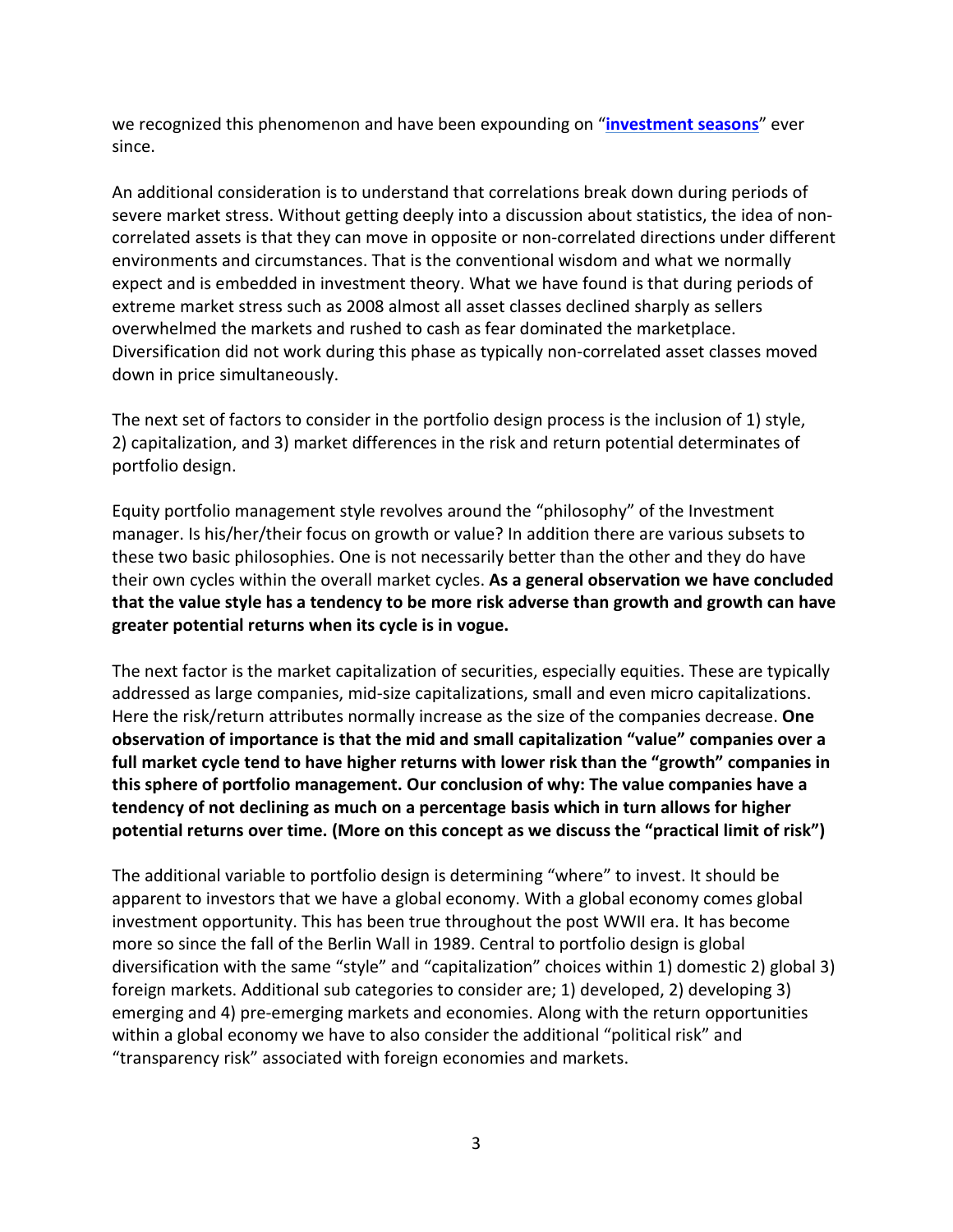Beyond these factors are the industry and sector considerations that are incorporated within the realm of portfolio management. These are outside the portfolio design concept as is individual security selection. - We prefer to mostly leave those decisions to the portfolio managers chosen to implement the "portfolio management" within the designed portfolio.

Discussed so far have been many factors and variables that are inherent in the portfolio design process**. It is also important to understand that the factors and variables themselves experience cycles**. Theses cycles can be secular (long-term), intermediate or short term. Portfolio design has as one of its objectives: align with the secular and the intermediate term cycles and attempt to use shorter term cycles for tactical implementation of the strategic process that portfolio design fosters.

Specific portfolio managers within the portfolio design are chosen with specific expectations. The reason we believe it practical to have many pieces/managers in a portfolio is that if some of the managers disappoint us we can change, but it does not have an adverse effect on a high percentage of the portfolio. Within the design process the objective is for a multiple asset classes, multiple management styles, and multiple managers that are globally diversified in multiple markets.

Up to this point what we have discussed is definitely beyond the scope of conventional wisdom but is not totally unique within the whole realm of the financial services industry. There are a few firms and advisors that include this body of knowledge and understanding within their realm of expertise However we believe our next points you will find innovative and a different way of thinking about portfolio design and then management.

## **We are different in our non-conventional approach to rather conventional questions:**

- **1) What rate of return do you need/want?**
- **2) What is the benchmark for your portfolio?**

Many firms use a questionnaire to assist clients determine their risk profile. We find this approach deficient because it uses subjective questions to solicit answers. This is deficient because the financial world is based upon quantitative relationships of risk and return and subjective feelings may make one feel good about decisions but falls short in understanding the variances of the financial markets and perhaps the needs of your portfolio.

The Benchmark of the markets or the portfolio managers you have chosen is your default benchmark unless you have thought about and considered this question. It may be a correct benchmark or it may have absolutely no relevance to your situation – that is why question one is principal to your situation.

## **Critical Observations:**

**If you take too much risk you will likely not make your needed rate of return. If you take too little risk you will likely not make your needed rate of return.**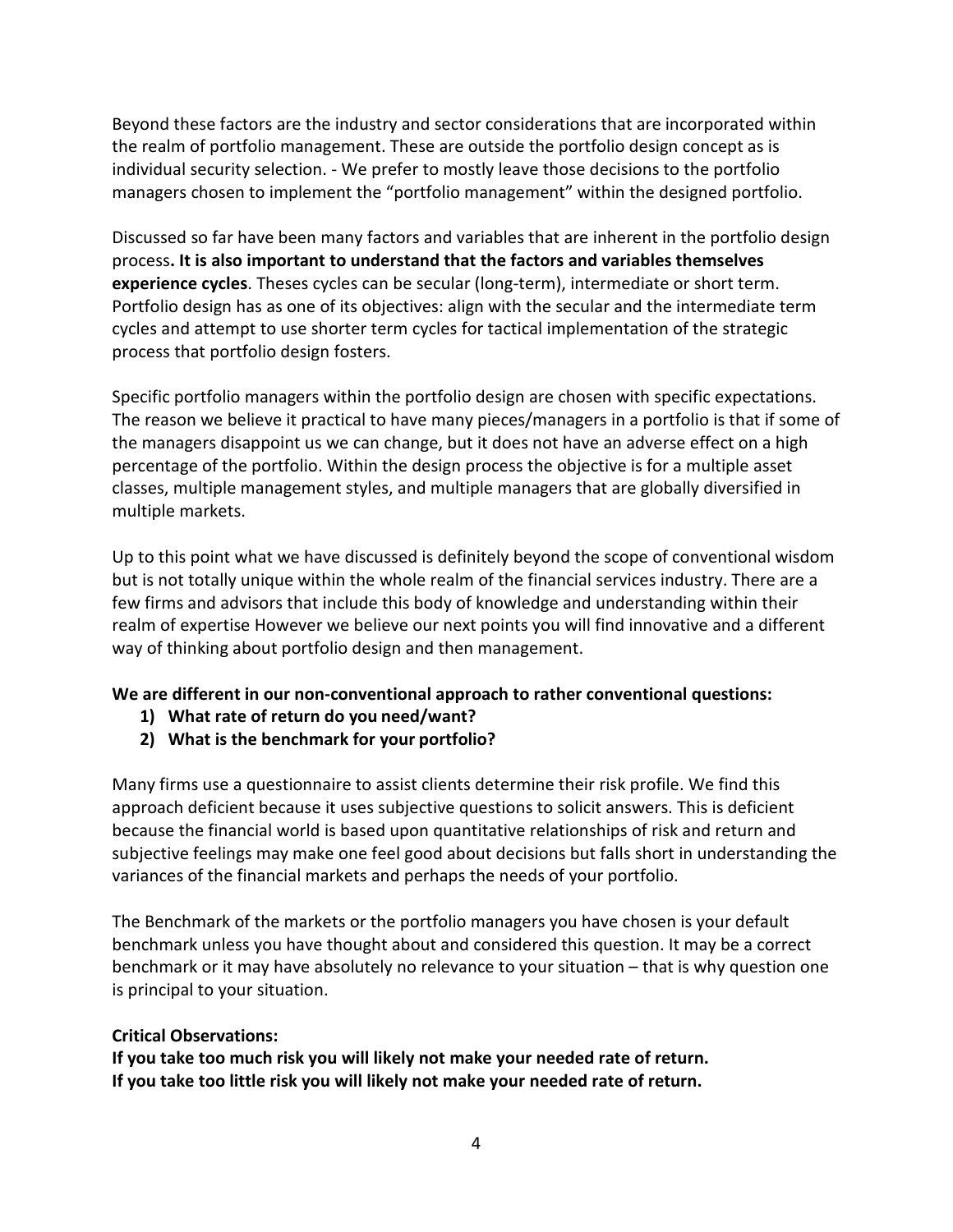So what is the right or good answers the two questions above?

Again in our approach that goes beyond conventional wisdom we have found that one statement (answer) answers both questions. Our answer is: **The required rate of return is an after tax return greater than inflation. This is the universal rate of return required to preserve the real value of a portfolio.** This can also be a benchmark.

This is not to say this is the absolute objective for everyone. If you have more resources than you will need then a lower rate of return can still provide for you needs. But this leads to another non-conventional thought; what is the purpose of the capital? If accumulated capital's purpose transcends multiple generations then one needs to preserve the real value of the capital. This consideration can be missed if only age-based objectives are considered.

A caveat that must be considered is that not all periods (cycles) allow one to accomplish this rate of return goal. If inflation or taxes are too high or capital market returns are too low then this objective is doubtful for that specific period or cycle.

The next thoughtful question is: How much risk is required to achieve this goal?

Here again we will take you beyond conventional wisdom. The most significant objective of our portfolio design process is to stay within what we deem as the practical limit of risk. If successful this will manage risk within an acceptable and understandable level and then provides a suitable opportunity to achieve the after tax return greater than inflation. (When you can)

## **So what is the ["Practical Limit of Risk?](https://www.raymondjames.com/theballoufamilyoffice/resources/our-blog/2019/08/15/Understanding-the-Practical-Limits-of-Risk)"**

This concept was born out of the respect of experiencing 40-50% market declines in the 1973- 1974 and 1987. It was further refined during the 2000-2003 declines and strongly reinforced during the 2008-2009 market crises.

It was based on the thought process of defining what risk level was necessary to generate an after tax rate of return greater than inflation and not suffer declines that took years to recover from. It also is based on some simple math that has been observed and applied in the above mentioned market declines.

A critical observation of each period of decline was to understand what level of market rebound took place within the first year after the conclusion of the declines. In each case there was at least a 30-35% market increase in the year following the conclusion of the market decline, **The simple math observation is that a 20% decline required a 25% increase to get back to even. A 25% decline required a 33% increase to get even. This compares to a 100% increase if the markets decline 50% and even a 67% increase in the event of a 40% market decline.**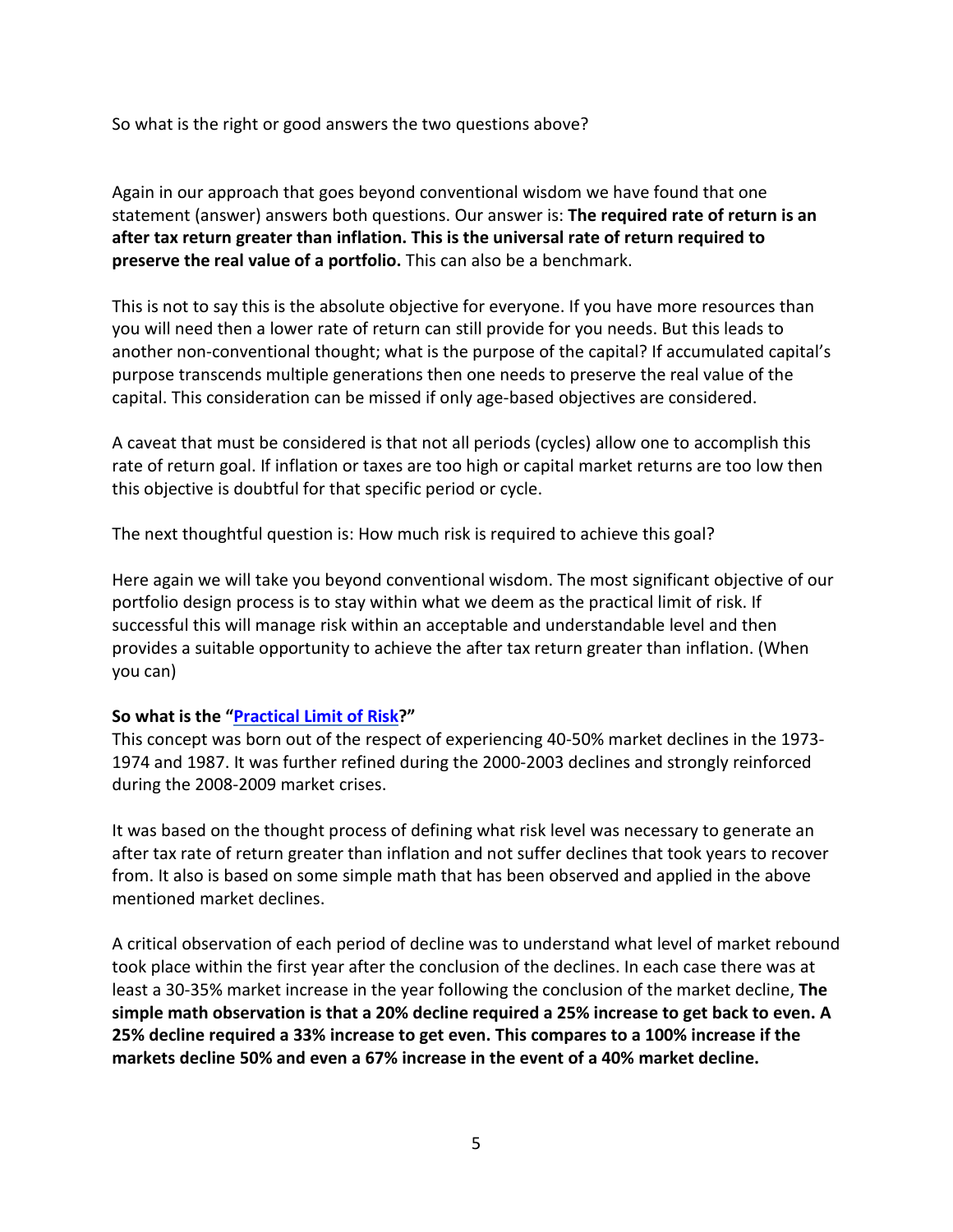**The practical limit of risk is defined by what level of a portfolio decline can an investor withstand and get portfolio values back to even in a matter of 12 months or less and not several years as was the case in the 2000 -2009 declines.** If a portfolio can regain its value in a relatively short timeline then positive returns are once again to be had and you are not waiting several years to recover. This in turn goes a long way toward achieving an after tax rates of return greater than inflation.

Our process of risk management can be visually grasped by our "**[Risk Class Asset Allocation](https://www.raymondjames.com/theballoufamilyoffice/resources/our-blog/2019/08/12/Risk-Class-Category-Asset-Allocation)**" matrix and a straight forward analogy we call our hurricane analogy. We simply consider each asset within a portfolio and assign it a risk classification based upon how much downside it has experienced in past financial storms or what we might experience in the next financial storm. Just like hurricanes we rank them from risk Category 1 to 5. In this process we classify anything that could potentially decline less than 10% as a Category 1. A risk Category 5 has potential to have a downside greater than 25%. Just like hurricanes a risk Category 5 can experience a lot of damage, a Category 1 not so much.

To put this in perspective we consider almost all stocks are risk Category 5. The principle in risk efficient portfolio design is to identify those investments of lower risk categories that can still provide potential for equity like returns.

Additional perspective, even some bonds will rank as 4 and 5s and individual bonds that have 20-30 maturities have historically experienced down cycles that exceeded 25% drops in market values when interest increased.

The essence of using risk class allocation is to better position investor portfolios to fall within the practical limit for risk as outlined above.

We have not been able to find or observe someone who can accurately forecast all the market tops and bottoms. Sometimes someone gets "one in a row" but seldom do they get the next one. If someone is too bearish they miss the up markets - if someone is too bullish they miss the next market decline. The purpose specifically of "portfolio design" which embraces the 'practical limit of risk" is to provide a portfolio strategy designed to overcome the behavioral emotions of fear and greed and further allows a respectable opportunity of achieving the desired portfolio returns without human emotions getting in the way of the investor.

This process uses the conventional tools of asset allocation and diversification, it then overlays manager selection with an emphasis on identifying those managers who have demonstrated a history of good returns with risk attributes less than their market or their peers. This includes style diversification and global diversification. If warranted we can add small percentages in positions that have the objective of above average rates of returns and even tactical positions that are market inverse if the environment seems to justify that position. These are not to be considered core positions but a smaller tactical part of a portfolio design that is strategic in nature. This is not a market timing process but it does consider opportunity timing for a